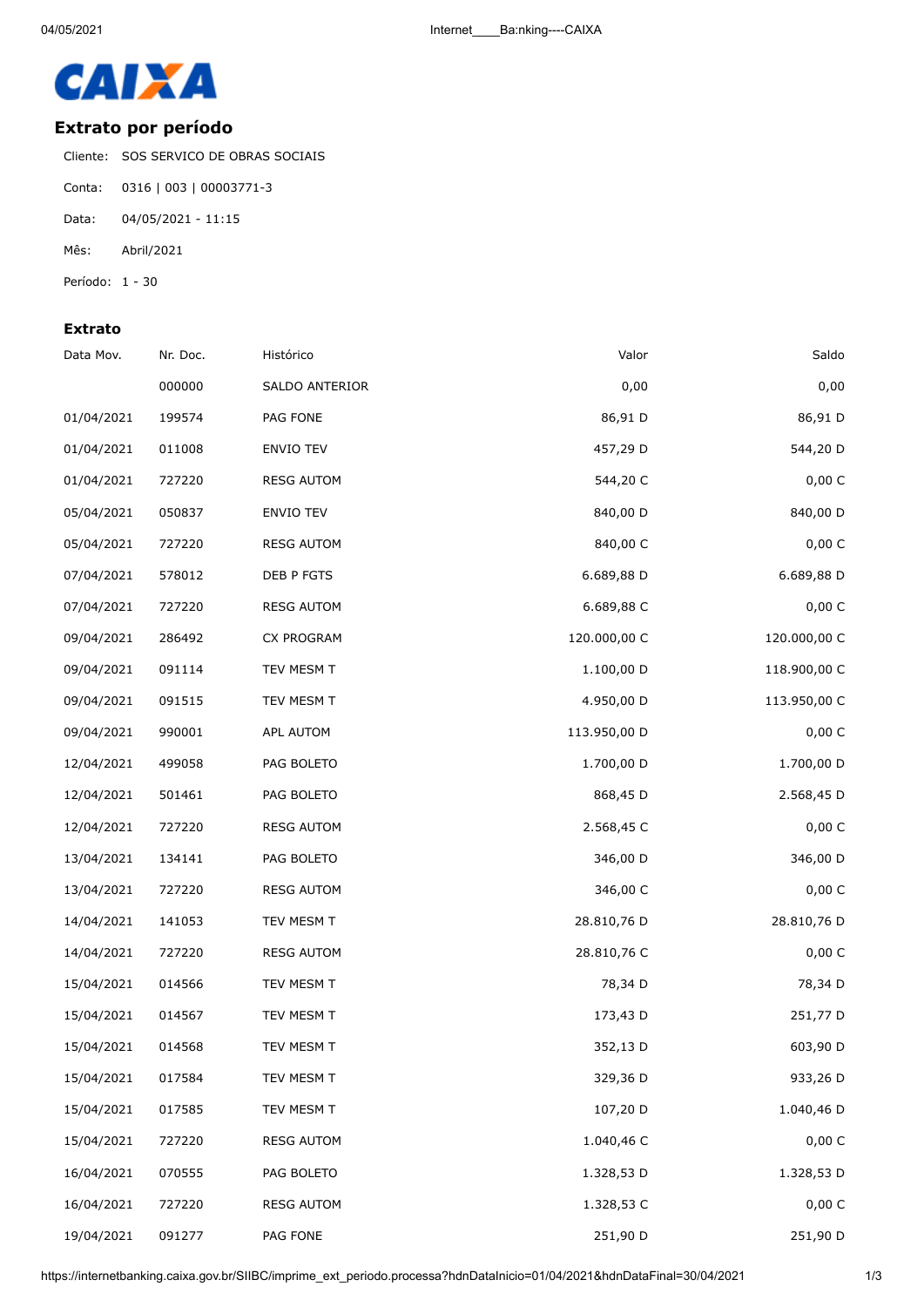|             | Internet<br>Ba:nking----CAIXA |                   |        | 04/05/2021 |
|-------------|-------------------------------|-------------------|--------|------------|
| 2.225,75 D  | 1.973,85 D                    | PG LUZ/GAS        | 091897 | 19/04/2021 |
| 0,00 C      | 2.225,75 C                    | <b>RESG AUTOM</b> | 727220 | 19/04/2021 |
| 1.008,17 D  | 1.008,17 D                    | TEV MESM T        | 020120 | 20/04/2021 |
| 1.814,17 D  | 806,00 D                      | TEV MESM T        | 020121 | 20/04/2021 |
| 2.166,27 D  | 352,10 D                      | TEV MESM T        | 020122 | 20/04/2021 |
| 3.549,47 D  | 1.383,20 D                    | TEV MESM T        | 201437 | 20/04/2021 |
| 0,00 C      | 3.549,47 C                    | <b>RESG AUTOM</b> | 727220 | 20/04/2021 |
| 7.716,58 D  | 7.716,58 D                    | TEV MESM T        | 221212 | 22/04/2021 |
| 0,00 C      | 7.716,58 C                    | <b>RESG AUTOM</b> | 727220 | 22/04/2021 |
| 480,00 D    | 480,00 D                      | TEV MESM T        | 281304 | 28/04/2021 |
| 0,00 C      | 480,00 C                      | <b>RESG AUTOM</b> | 727220 | 28/04/2021 |
| 1.820,28 D  | 1.820,28 D                    | TEV MESM T        | 003584 | 29/04/2021 |
| 4.267,56 D  | 2.447,28 D                    | TEV MESM T        | 003585 | 29/04/2021 |
| 6.227,99 D  | 1.960,43 D                    | TEV MESM T        | 003586 | 29/04/2021 |
| 7.705,58 D  | 1.477,59 D                    | TEV MESM T        | 003587 | 29/04/2021 |
| 8.955,18 D  | 1.249,60 D                    | TEV MESM T        | 003588 | 29/04/2021 |
| 10.171,57 D | 1.216,39 D                    | TEV MESM T        | 003589 | 29/04/2021 |
| 11.093,65 D | 922,08 D                      | TEV MESM T        | 003590 | 29/04/2021 |
| 12.066,74 D | 973,09 D                      | TEV MESM T        | 003591 | 29/04/2021 |
| 13.262,76 D | 1.196,02 D                    | TEV MESM T        | 003592 | 29/04/2021 |
| 15.035,17 D | 1.772,41 D                    | TEV MESM T        | 003593 | 29/04/2021 |
| 16.892,61 D | 1.857,44 D                    | TEV MESM T        | 003594 | 29/04/2021 |
| 19.817,22 D | 2.924,61 D                    | TEV MESM T        | 003595 | 29/04/2021 |
| 23.462,35 D | 3.645,13 D                    | TEV MESM T        | 003596 | 29/04/2021 |
| 25.100,19 D | 1.637,84 D                    | TEV MESM T        | 003597 | 29/04/2021 |
| 26.695,57 D | 1.595,38 D                    | TEV MESM T        | 003598 | 29/04/2021 |
| 27.264,86 D | 569,29 D                      | TEV MESM T        | 003599 | 29/04/2021 |
| 28.904,83 D | 1.639,97 D                    | TEV MESM T        | 003600 | 29/04/2021 |
| 30.326,45 D | 1.421,62 D                    | TEV MESM T        | 003601 | 29/04/2021 |
| 32.075,11 D | 1.748,66 D                    | TEV MESM T        | 003602 | 29/04/2021 |
| 33.426,88 D | 1.351,77 D                    | TEV MESM T        | 003603 | 29/04/2021 |
| 34.909,42 D | 1.482,54 D                    | TEV MESM T        | 003604 | 29/04/2021 |
| 36.106,01 D | 1.196,59 D                    | TEV MESM T        | 003605 | 29/04/2021 |
| 37.137,10 D | 1.031,09 D                    | TEV MESM T        | 003606 | 29/04/2021 |
| 38.671,98 D | 1.534,88 D                    | TEV MESM T        | 003607 | 29/04/2021 |
| 39.752,38 D | 1.080,40 D                    | TEV MESM T        | 003608 | 29/04/2021 |
| 40.770,56 D | 1.018,18 D                    | TEV MESM T        | 003609 | 29/04/2021 |
| 43.907,47 D | 3.136,91 D                    | TEV MESM T        | 003610 | 29/04/2021 |
| 45.586,10 D | 1.678,63 D                    | TEV MESM T        | 003611 | 29/04/2021 |

https://internetbanking.caixa.gov.br/SIIBC/imprime\_ext\_periodo.processa?hdnDataInicio=01/04/2021&hdnDataFinal=30/04/2021 2/3